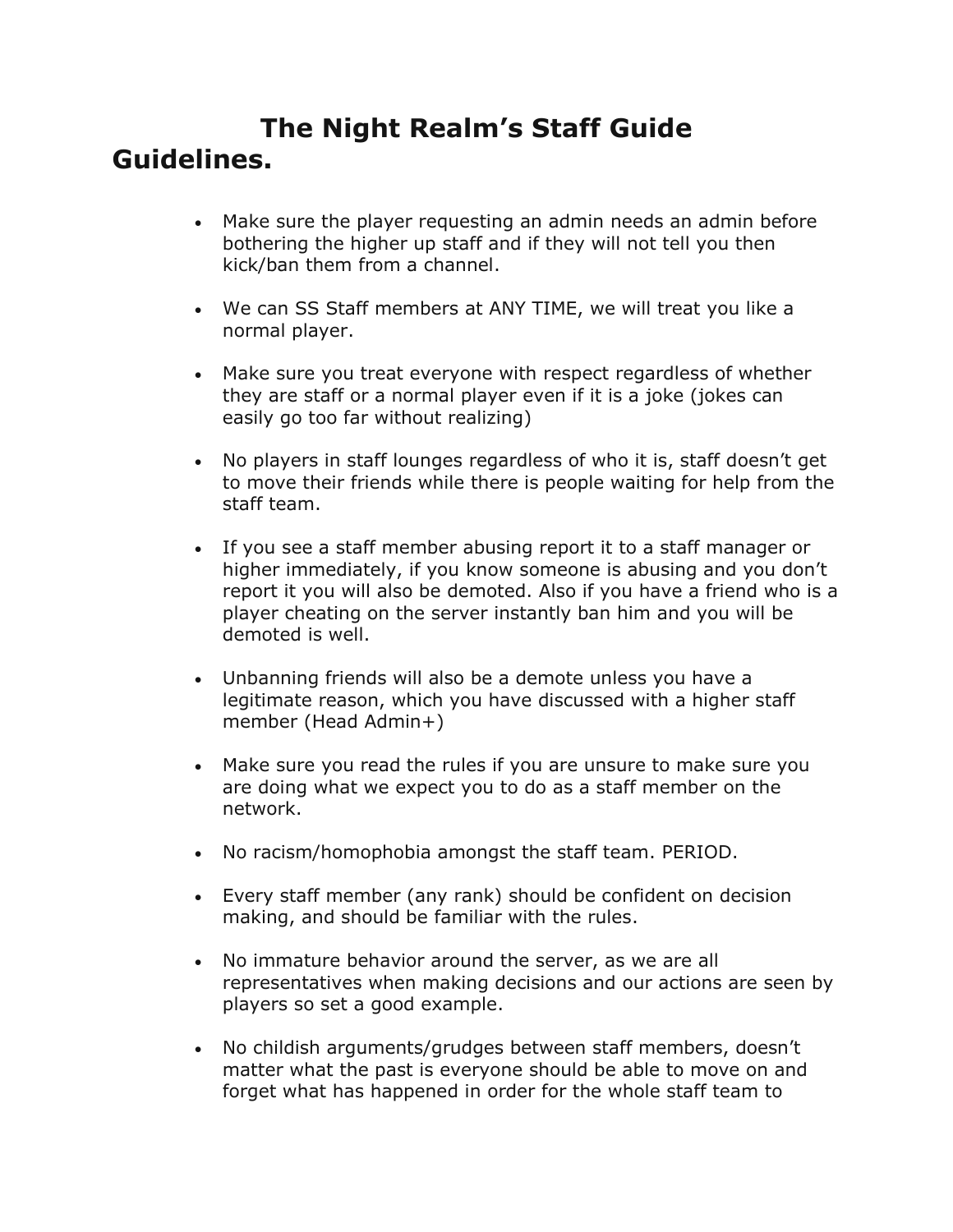function at its full potential.

• Do not follow youtubers and bother them when they do not request assistance. This can range from:

Asking for screenshots Flying around un-vanished - Constant messaging

- Make sure you are vanished when teleporting to hackers to avoid compromising yourself.
- Avoid false bans we know it's hard but if you are unsure just screen share them.
- Abusing commands leads to an instant demotion.
- Discussing decision making should not be spoken to when there is players within the chat
- If anyone questions are unanswered, speak to higher staff on discord.

-----------------------------------------------------------------------------------------

# **Punishment Times. (Last Offense is always a Perm Ban)**

**X-Ray:** First Offense: 14 days Second Offense: 90 days

-------------------------

## **Any Hacked Clients:**

First Offense: 14 days Second Offense: 90 days

## **Auto-Clicking:**

First Offense: 14 Days Second Offense: Permanent Ban

## **Ban Evading**

First Offense: Ban all accounts permanently! (IP ban)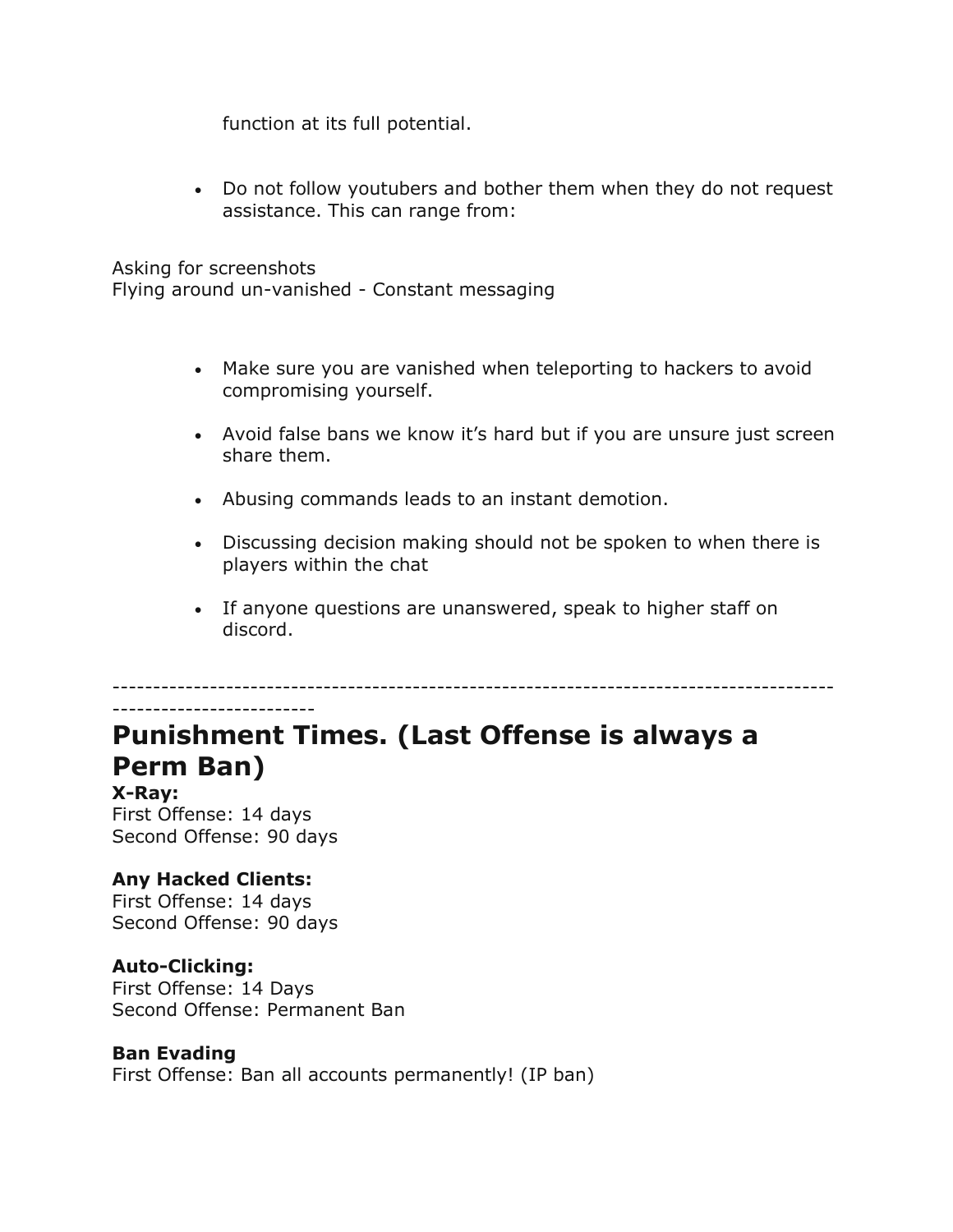#### **Racist/Homophobic Content:**

Punishment: 30-60 minute mute. This can differ on the context that the player used it in.

#### **Spamming:**

First Offense: 20 Minute (Mute) Second Offense: 45 Minute (Mute) Third Offense: 60 Minute (Mute)

## **Death Threats, Suicide Jokes, Suggesting Suicide**

First Offense: 1 hour (Mute) Second Offense: 1 day (Ban) Third Offense: 1 week (Ban)

## **Advertisment**

First Offense: 3 day ban

## **DDoSing/DoSing/Doxing**

First Offense: Permanent Ban Make sure you have a lot of proof of the person DDosing/DoSing/Doxing. Admins and up are the only staff members allowed to ban for this.

----------------------------------------------------------------------------------------- -------------------------

## **Ranks. (sorted lowest to highest)**

Your job as a staff member is to moderate cheaters, keep chat clean, assist people in discord & contribute to the servers activity.

**Helper** - A Helper has muting permissions. Their job is to ensure that chat is non-toxic by muting those who do violate the chat regulations and assisting those who are in need of help.

**Senior Moderator / Moderator -** Has banning, fly, and vanish abilities. On top of that, these are responsible for accepting and denying ban appeals, as well as hacker reports. Sr mod is in charge of the ranks below.

**Admin** - Administrator is given to staff members who have proven themselves as dependable and trustworthy people throughout the time they've been a part of the server. Admins are whom lower staff look up to and assistants to higher staff.